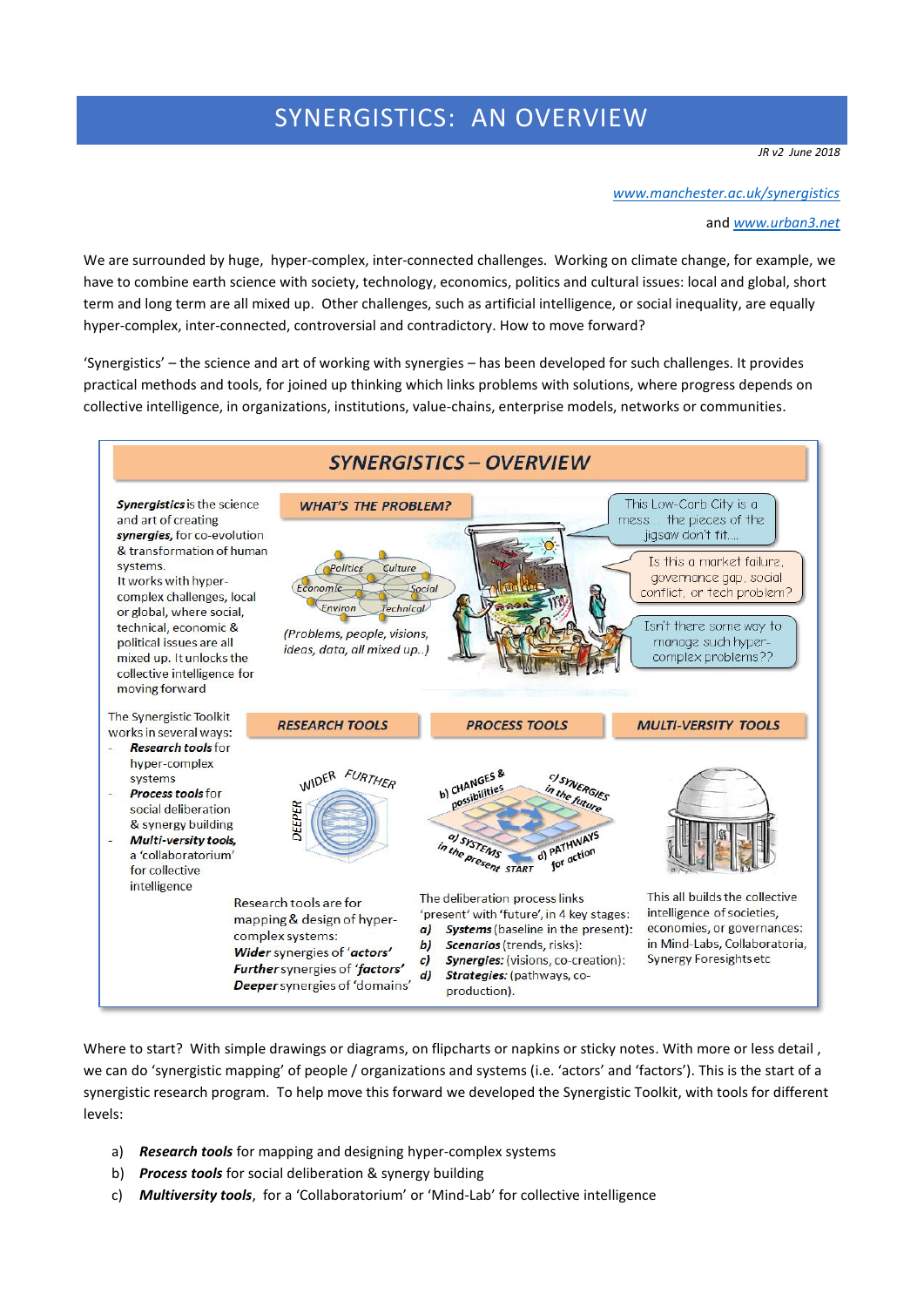## SYNERGISTIC RESEARCH TOOLS

Societal challenges and hyper-complex problems call for both technical analysis and other angles on human experience, such as visual media or role-plays. With all these we begin to explore systematically, pushing beyond the normal boundaries and silos and departments, looking -

- Wider synergies of actors (people or organizations or institutions or objects).
- *Further –* synergies of factors (flows & metabolisms, value-chains, enterprise models etc)
- Deeper synergies between different domains and value systems (social, technical, economic, political, cultural etc).

Then we look for synergies which are not only mechanical but human: which can turn linear problems into coevolutionary transformations. A city is a good example:

- 1) *Mode-I,* ('1.0'), mechanical change and *'clever'* systems: 'a city as machine'
- 2) *Mode-II,* ('2.0'), biological evolution and *'smart'* systems: 'a city as jungle or market-place'
- 3) *Mode-III*, ('3.0'), human co-evolution and *'wise'* systems: 'a city as civilization'.

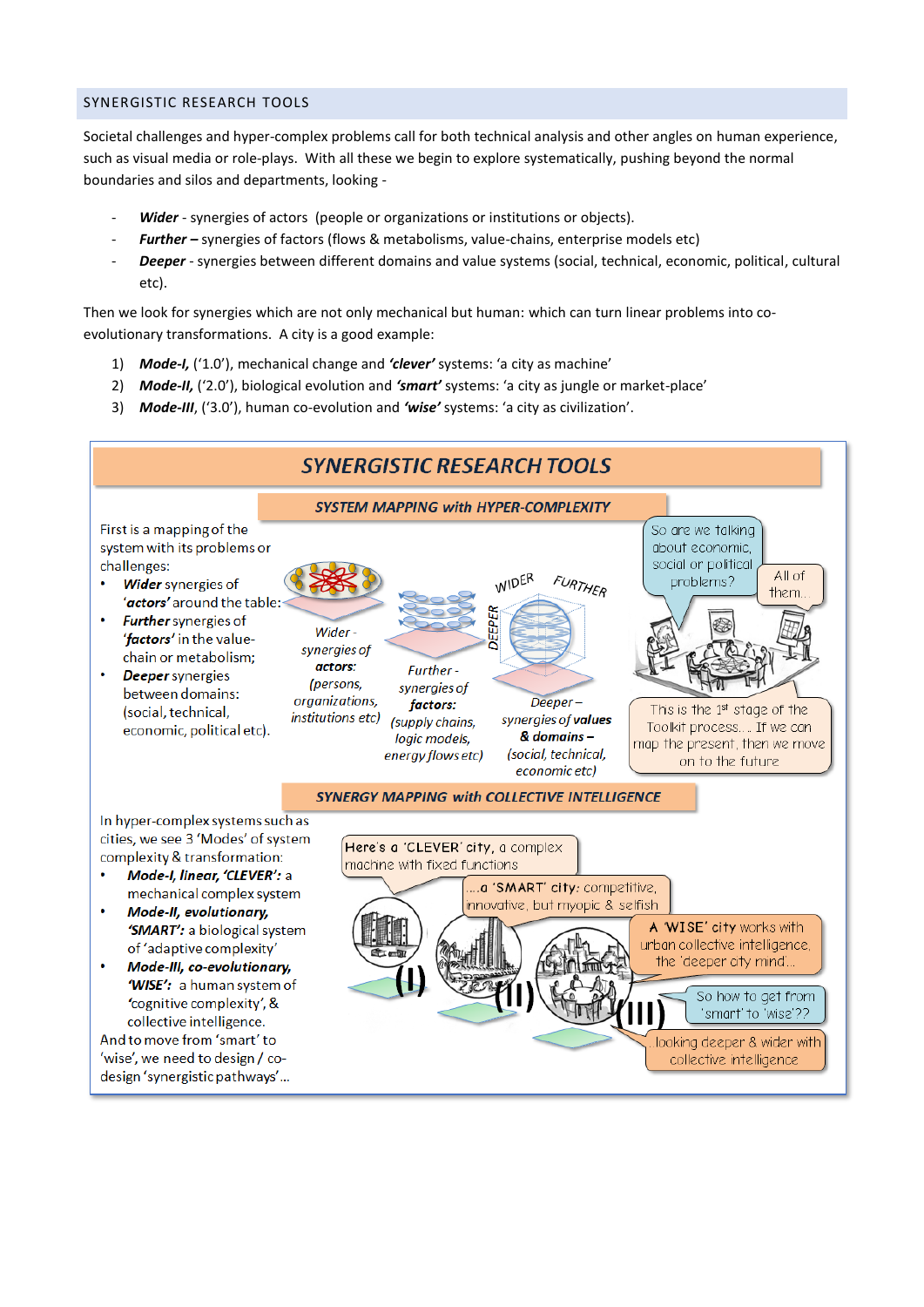#### SYNERGISTIC PROCESS TOOLS

To explore Mode-III transformations and the potential for collective intelligence, calls for creative out-of-the-box thinking. This is not only technical analysis, but more social deliberation: envisioning, synergy building and co-creation. For this we use the synergistic process tools, a flexible kit of parts, with 4 stages and 12 steps:

- a) *System mapping / co-learning:* the baseline syndromes and issues on the table:
- b) *Change mapping / co-knowledge:* the dynamics of change and alternative futures:
- c) *Synergy mapping / co-creation:* design of opportunities, innovations, transformations:
- d) *Pathway mapping / co-production:* design of pathways, road-maps, policies, projects:



navigate between problems and solutions.

The picture here shows all four stages in one big room (in reality each could be at a different time and place)**.** The scheme is completely flexible: it can take 4 hours, 4 days, 4 weeks or 4 months, depending on time, people and resources. It can be formal or informal, all the way to a drink in the bar. The cycle can be more interactive, with a realtime workshop type programme, with maybe 40 participants in each session. Or the cycle can be more about deskstudy, data-mining, system mapping, expert panels and interviews.

Overall these tools help to identify 'what kind of problems' are we talking about: and then link to 'what kind of solutions' are most useful, creative and transformative.

### SYNERGISTIC MULTI-VERSITY & COLLABORATORIUM TOOLS

All this starts to build up a wiser 'collective intelligence', or a *'deeper mind'* of cities, economies, governments or any other human system. This goes way beyond smart digital technology, (although smart can be very useful if we learn how to manage it).